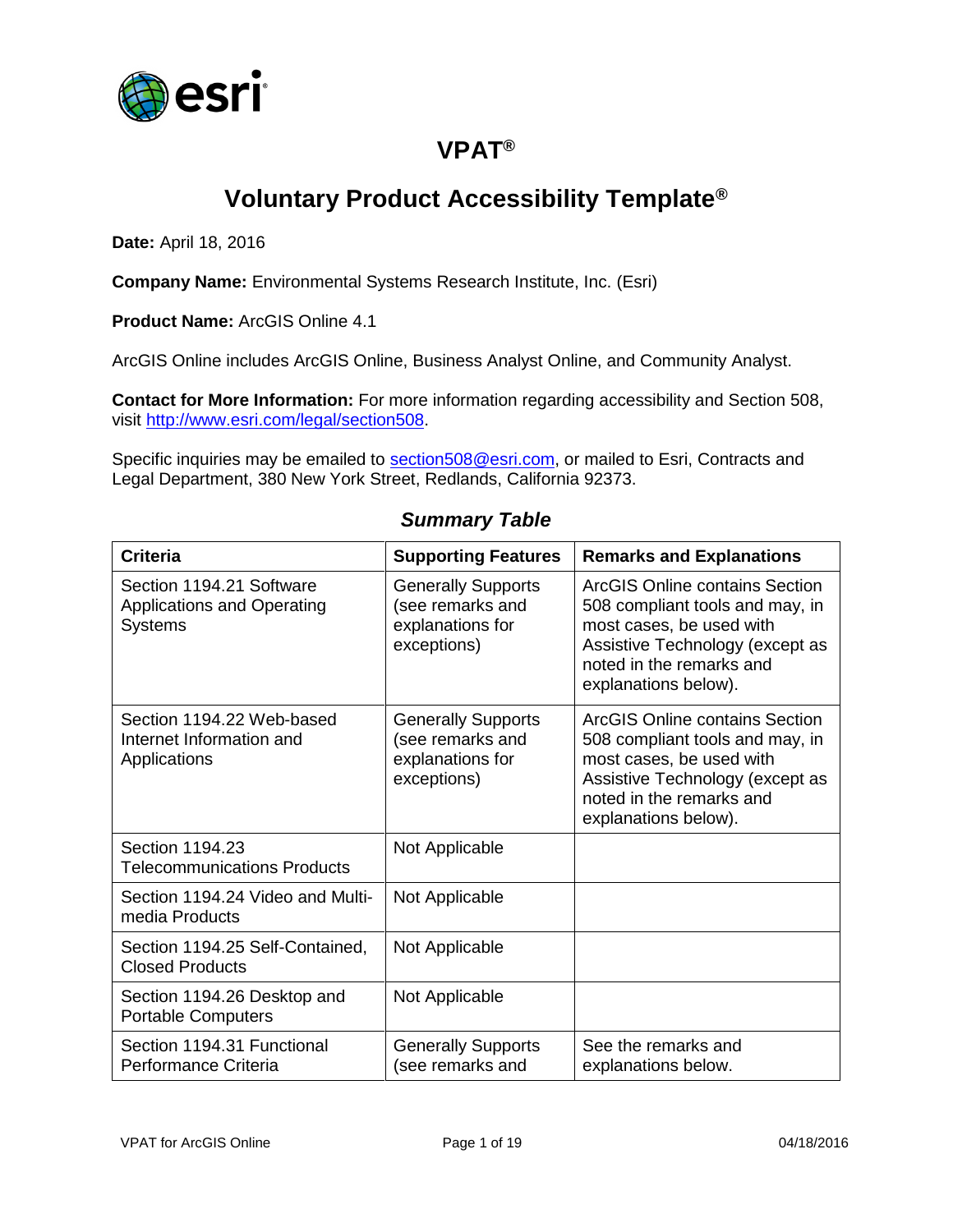|                                                           | explanations for<br>exceptions) |                                            |
|-----------------------------------------------------------|---------------------------------|--------------------------------------------|
| Section 1194.41 Information,<br>Documentation and Support | <b>Supports</b>                 | See the remarks and<br>explanations below. |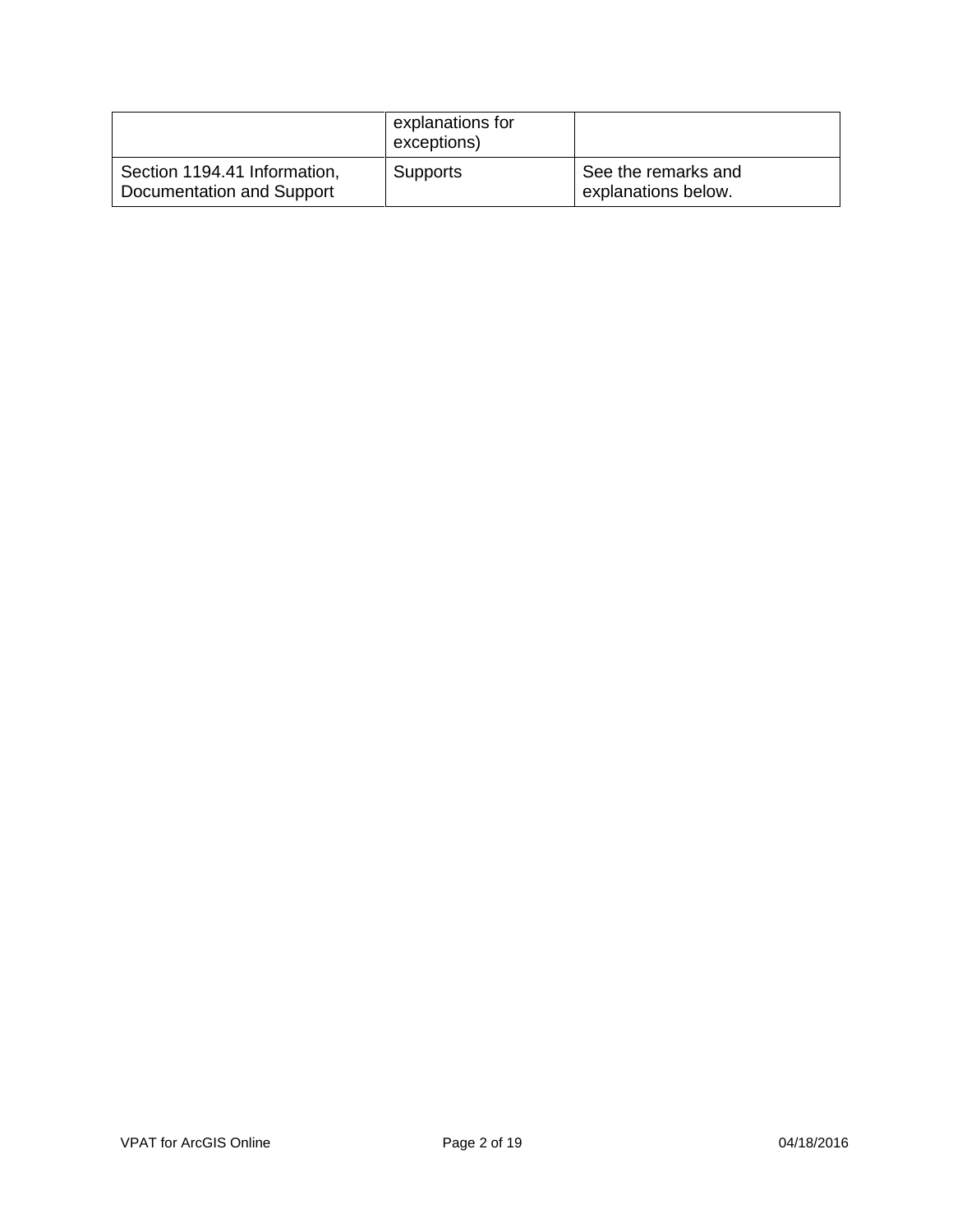| <b>Criteria</b>                                                                                                                                                                                                                                                                                                                                                                                                                                                                                                                                                                                         | <b>Supporting Features</b> | <b>Remarks and Explanations</b>                                                                                                                                                |
|---------------------------------------------------------------------------------------------------------------------------------------------------------------------------------------------------------------------------------------------------------------------------------------------------------------------------------------------------------------------------------------------------------------------------------------------------------------------------------------------------------------------------------------------------------------------------------------------------------|----------------------------|--------------------------------------------------------------------------------------------------------------------------------------------------------------------------------|
| (a) When software is designed to<br>run on a system that has a<br>keyboard, product functions shall<br>be executable from a keyboard<br>where the function itself or the<br>result of performing a function<br>can be discerned textually.                                                                                                                                                                                                                                                                                                                                                              | Supports                   | ArcGIS Online uses web<br>browsers to host the dialogs and<br>interfaces, any keyboard or<br>device interaction is governed<br>by the support of the browser<br>and web pages. |
| (b) Applications shall not disrupt<br>or disable activated features of<br>other products that are identified<br>as accessibility features, where<br>those features are developed and<br>documented according to<br>industry standards. Applications<br>also shall not disrupt or disable<br>activated features of any<br>operating system that are<br>identified as accessibility features<br>where the application<br>programming interface for those<br>accessibility features has been<br>documented by the manufacturer<br>of the operating system and is<br>available to the product<br>developer. | Supports                   |                                                                                                                                                                                |
| (c) A well-defined on-screen<br>indication of the current focus<br>shall be provided that moves<br>among interactive interface<br>elements as the input focus<br>changes. The focus shall be<br>programmatically exposed so<br>that Assistive Technology can<br>track focus and focus changes.                                                                                                                                                                                                                                                                                                          | Supports                   | ArcGIS Online uses web<br>browsers to host the dialogs and<br>interfaces, any keyboard or<br>device interaction is governed<br>by the support of the browser<br>and web pages. |
| (d) Sufficient information about a<br>user interface element including<br>the identity, operation and state<br>of the element shall be available<br>to Assistive Technology. When<br>an image represents a program<br>element, the information<br>conveyed by the image must also<br>be available in text.                                                                                                                                                                                                                                                                                              | <b>Supports</b>            |                                                                                                                                                                                |
| (e) When bitmap images are<br>used to identify controls, status                                                                                                                                                                                                                                                                                                                                                                                                                                                                                                                                         | Supports                   | ArcGIS Online uses web<br>browsers to host the dialogs and                                                                                                                     |

*Section 1194.21 Software Applications and Operating Systems – Detail*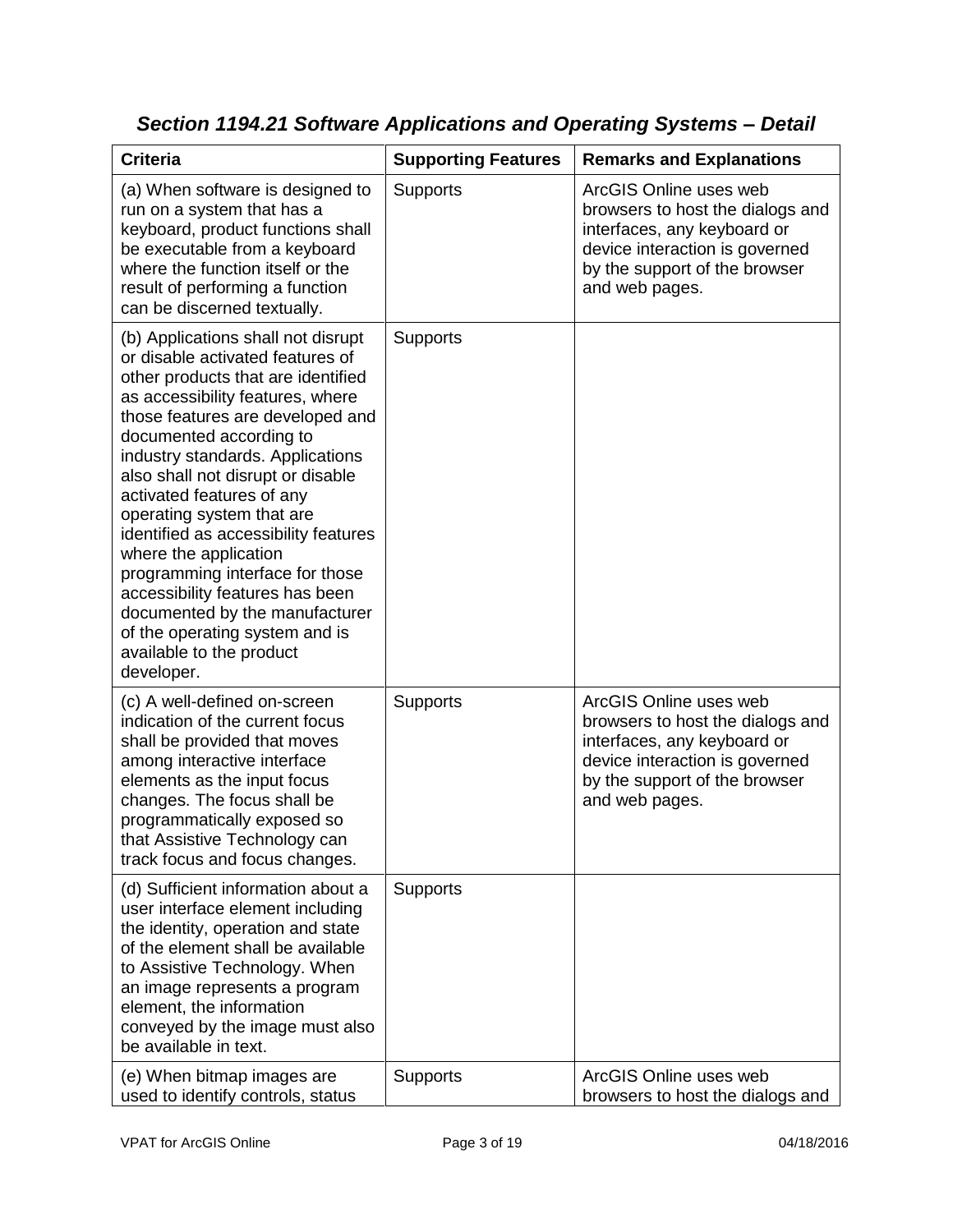| indicators, or other programmatic<br>elements, the meaning assigned<br>to those images shall be<br>consistent throughout an<br>application's performance.                                                                                                           |                                                                      | interfaces, any keyboard or<br>device interaction is governed<br>by the support of the browser<br>and web pages.                                                               |
|---------------------------------------------------------------------------------------------------------------------------------------------------------------------------------------------------------------------------------------------------------------------|----------------------------------------------------------------------|--------------------------------------------------------------------------------------------------------------------------------------------------------------------------------|
| (f) Textual information shall be<br>provided through operating<br>system functions for displaying<br>text. The minimum information<br>that shall be made available is<br>text content, text input caret<br>location, and text attributes.                           | <b>Supports</b>                                                      | ArcGIS Online uses web<br>browsers to host the dialogs and<br>interfaces, any keyboard or<br>device interaction is governed<br>by the support of the browser<br>and web pages. |
| (g) Applications shall not override<br>user selected contrast and color<br>selections and other individual<br>display attributes.                                                                                                                                   | <b>Supports</b>                                                      |                                                                                                                                                                                |
| (h) When animation is displayed,<br>the information shall be<br>displayable in at least one non-<br>animated presentation mode at<br>the option of the user.                                                                                                        | <b>Supports</b>                                                      |                                                                                                                                                                                |
| (i) Color coding shall not be used<br>as the only means of conveying<br>information, indicating an action,<br>prompting a response, or<br>distinguishing a visual element.                                                                                          | <b>Supports</b>                                                      |                                                                                                                                                                                |
| (j) When a product permits a user<br>to adjust color and contrast<br>settings, a variety of color<br>selections capable of producing a<br>range of contrast levels shall be<br>provided.                                                                            | <b>Supports</b>                                                      |                                                                                                                                                                                |
| (k) Software shall not use<br>flashing or blinking text, objects,<br>or other elements having a flash<br>or blink frequency greater than 2<br>Hz and lower than 55 Hz.                                                                                              | Supports                                                             |                                                                                                                                                                                |
| (I) When electronic forms are<br>used, the form shall allow people<br>using Assistive Technology to<br>access the information, field<br>elements, and functionality<br>required for completion and<br>submission of the form, including<br>all directions and cues. | Supports when<br>combined with<br>compatible Assistive<br>Technology |                                                                                                                                                                                |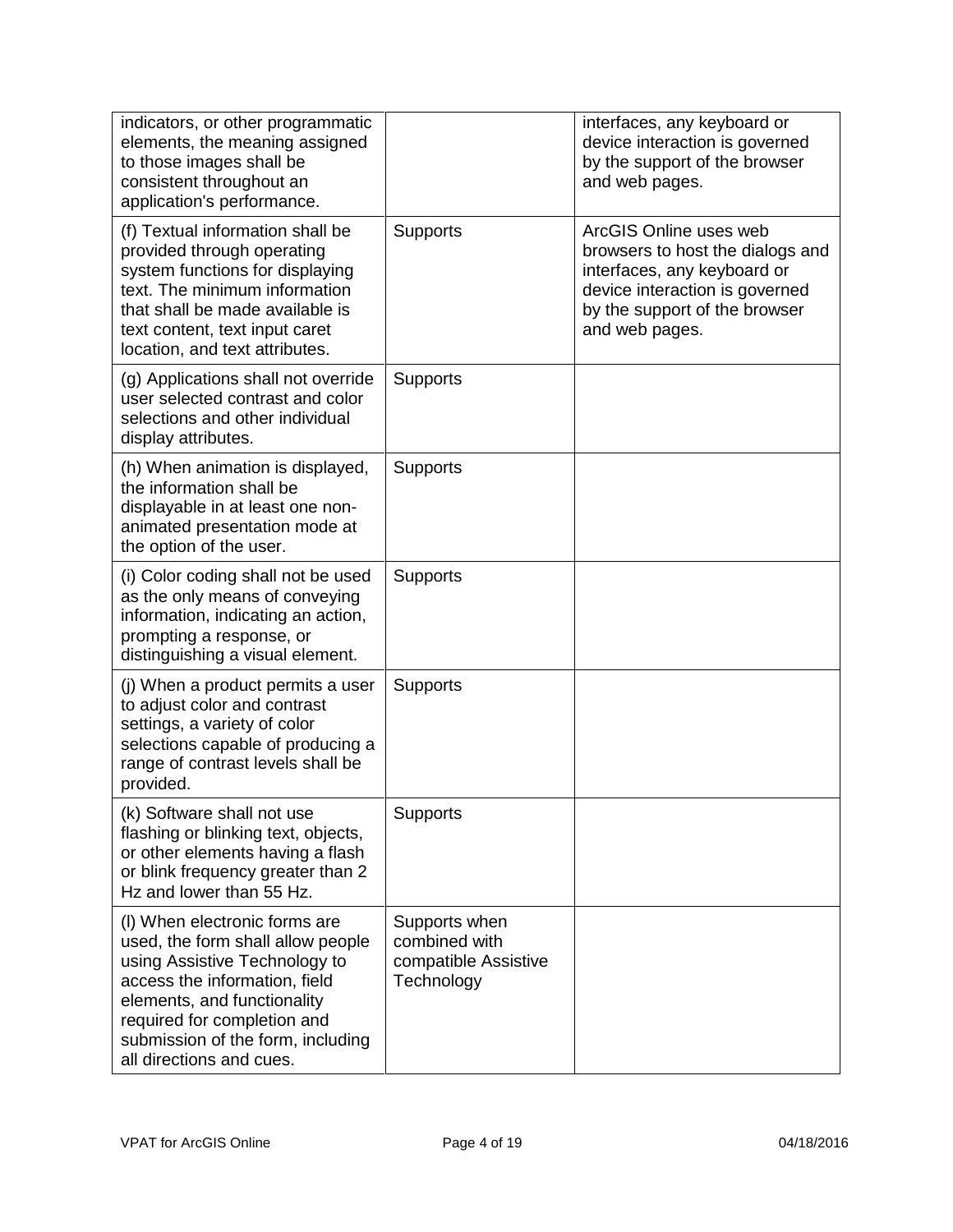| <b>Criteria</b>                                                                                                                                              | <b>Supporting Features</b>         | <b>Remarks and Explanations</b>                                                                                                                                                                                                                                                                                                                                                                                                                                                                                                       |
|--------------------------------------------------------------------------------------------------------------------------------------------------------------|------------------------------------|---------------------------------------------------------------------------------------------------------------------------------------------------------------------------------------------------------------------------------------------------------------------------------------------------------------------------------------------------------------------------------------------------------------------------------------------------------------------------------------------------------------------------------------|
| (a) A text equivalent for every<br>non-text element shall be<br>provided (e.g., via "alt",<br>"longdesc", or in element<br>content).                         | Supports with<br><b>Exceptions</b> | Most controls provide 'alt' text<br>but some do not given the<br>inherent nature of GIS software,<br>mapping software, and/or<br>general limits on the framework<br>or technology.<br>Note: ArcGIS Online contains<br>geographic information system<br>(GIS) technology that captures,<br>manages, and analyzes data<br>through digital maps. Some GIS<br>functions (such as drawing lines<br>on a digital map) cannot be<br>represented with text equivalent<br>and, therefore, no text<br>equivalent exists for these<br>functions. |
| (b) Equivalent alternatives for any<br>multimedia presentation shall be<br>synchronized with the<br>presentation.                                            | Not Applicable                     |                                                                                                                                                                                                                                                                                                                                                                                                                                                                                                                                       |
| (c) Web pages shall be designed<br>so that all information conveyed<br>with color is also available<br>without color, for example from<br>context or markup. | Not Applicable                     |                                                                                                                                                                                                                                                                                                                                                                                                                                                                                                                                       |
| (d) Documents shall be<br>organized so they are readable<br>without requiring an associated<br>style sheet.                                                  | Not Applicable                     |                                                                                                                                                                                                                                                                                                                                                                                                                                                                                                                                       |
| (e) Redundant text links shall be<br>provided for each active region of<br>a server-side image map.                                                          | Supports with<br>Exceptions        | Most controls support redundant<br>text links but some do not given<br>the inherent nature of GIS<br>software, mapping software,<br>and/or general limits on the<br>framework or technology.                                                                                                                                                                                                                                                                                                                                          |
|                                                                                                                                                              |                                    | Note: ArcGIS Online contains<br>geographic information system<br>(GIS) technology that captures,<br>manages, and analyzes data<br>through digital maps. Some<br>aspects of a digital map or of                                                                                                                                                                                                                                                                                                                                        |

*Section 1194.22 Web-based Internet Information and Applications – Detail*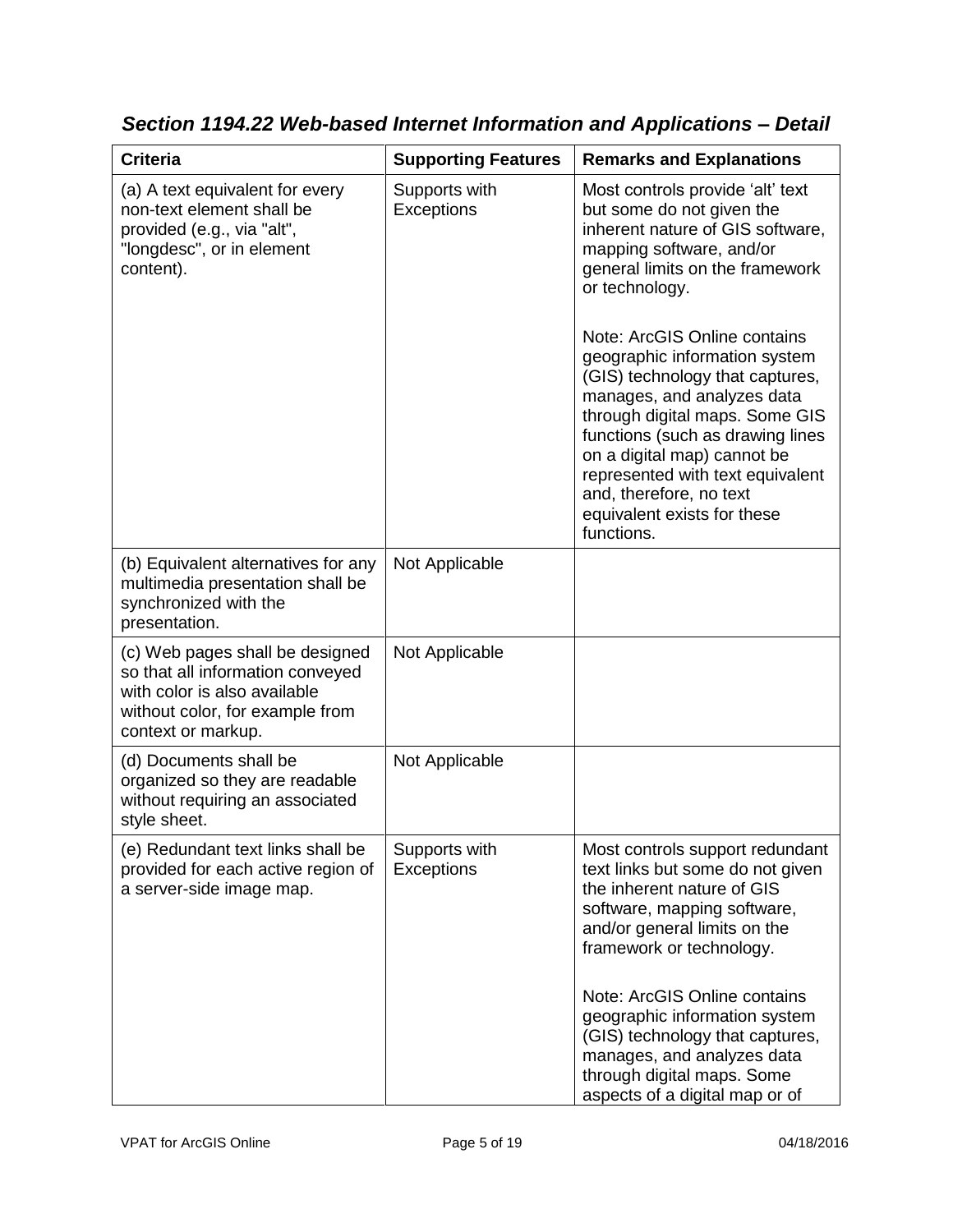|                                                                                                                                                                                                                                                                                                                             |                 | GIS software are inherently<br>visual/graphical and cannot be<br>adequately represented in text.                                                                                                                                                                                       |
|-----------------------------------------------------------------------------------------------------------------------------------------------------------------------------------------------------------------------------------------------------------------------------------------------------------------------------|-----------------|----------------------------------------------------------------------------------------------------------------------------------------------------------------------------------------------------------------------------------------------------------------------------------------|
| (f) Client-side image maps shall<br>be provided instead of server-<br>side image maps except where<br>the regions cannot be defined<br>with an available geometric<br>shape.                                                                                                                                                | <b>Supports</b> |                                                                                                                                                                                                                                                                                        |
| (g) Row and column headers<br>shall be identified for data tables.                                                                                                                                                                                                                                                          | Supports        |                                                                                                                                                                                                                                                                                        |
| (h) Markup shall be used to<br>associate data cells and header<br>cells for data tables that have two<br>or more logical levels of row or<br>column headers.                                                                                                                                                                | <b>Supports</b> |                                                                                                                                                                                                                                                                                        |
| (i) Frames shall be titled with text<br>that facilitates frame identification<br>and navigation.                                                                                                                                                                                                                            | Not Applicable  |                                                                                                                                                                                                                                                                                        |
| (j) Pages shall be designed to<br>avoid causing the screen to<br>flicker with a frequency greater<br>than 2 Hz and lower than 55 Hz.                                                                                                                                                                                        | <b>Supports</b> |                                                                                                                                                                                                                                                                                        |
| (k) A text-only page, with<br>equivalent information or<br>functionality, shall be provided to<br>make a web site comply with the<br>provisions of this part, when<br>compliance cannot be<br>accomplished in any other way.<br>The content of the text-only page<br>shall be updated whenever the<br>primary page changes. | Not Applicable  | ArcGIS Online is geographic<br>information system (GIS)<br>technology that captures,<br>manages, and analyzes data<br>through digital maps. Some<br>aspects of a digital map or of<br>GIS software are inherently<br>visual/graphical and cannot be<br>adequately represented in text. |
| (I) When pages utilize scripting<br>languages to display content, or<br>to create interface elements, the<br>information provided by the script<br>shall be identified with functional<br>text that can be read by Assistive<br>Technology.                                                                                 | <b>Supports</b> |                                                                                                                                                                                                                                                                                        |
| (m) When a web page requires<br>that an applet, plug-in or other<br>application be present on the<br>client system to interpret page<br>content, the page must provide a<br>link to a plug-in or applet that                                                                                                                | Not Applicable  |                                                                                                                                                                                                                                                                                        |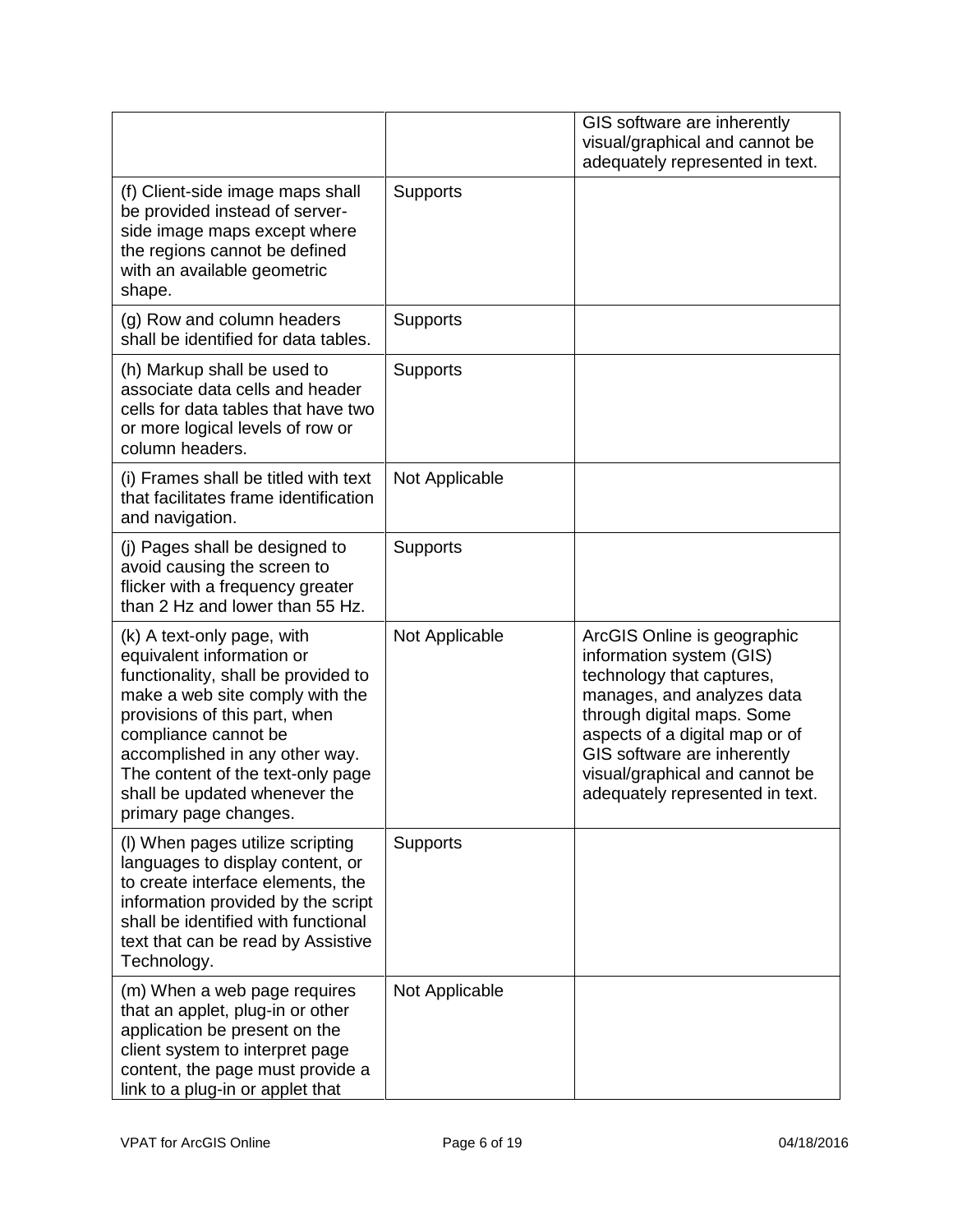| complies with §1194.21(a)<br>through (I).                                                                                                                                                                                                                                                           |                |  |
|-----------------------------------------------------------------------------------------------------------------------------------------------------------------------------------------------------------------------------------------------------------------------------------------------------|----------------|--|
| (n) When electronic forms are<br>designed to be completed on-<br>line, the form shall allow people<br>using Assistive Technology to<br>access the information, field<br>elements, and functionality<br>required for completion and<br>submission of the form, including<br>all directions and cues. | Not Applicable |  |
| (o) A method shall be provided<br>that permits users to skip<br>repetitive navigation links.                                                                                                                                                                                                        | Not Applicable |  |
| (p) When a timed response is<br>required, the user shall be alerted<br>and given sufficient time to<br>indicate more time is required.                                                                                                                                                              | Not Applicable |  |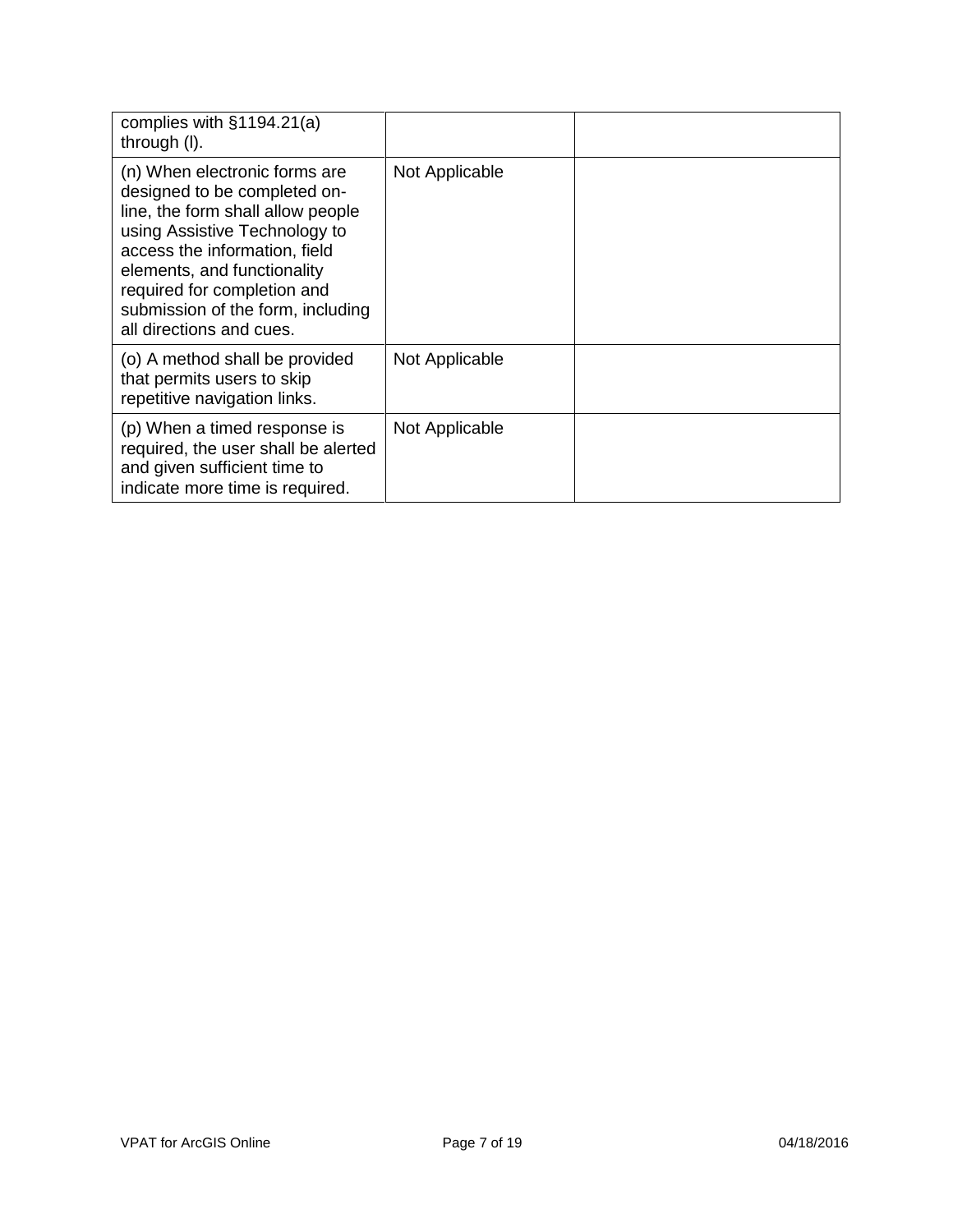| <b>Criteria</b>                                                                                                                                                                                                                                                                                                                                                       | <b>Supporting Features</b> | <b>Remarks and Explanations</b> |
|-----------------------------------------------------------------------------------------------------------------------------------------------------------------------------------------------------------------------------------------------------------------------------------------------------------------------------------------------------------------------|----------------------------|---------------------------------|
| (a) Telecommunications products<br>or systems which provide a<br>function allowing voice<br>communication and which do not<br>themselves provide a TTY<br>functionality shall provide a<br>standard non-acoustic<br>connection point for TTYs.<br>Microphones shall be capable of<br>being turned on and off to allow<br>the user to intermix speech with<br>TTY use. | Not Applicable             |                                 |
| (b) Telecommunications products<br>which include voice<br>communication functionality shall<br>support all commonly used cross-<br>manufacturer non-proprietary<br>standard TTY signal protocols.                                                                                                                                                                     | Not Applicable             |                                 |
| (c) Voice mail, auto-attendant,<br>and interactive voice response<br>telecommunications systems<br>shall be usable by TTY users<br>with their TTYs.                                                                                                                                                                                                                   | Not Applicable             |                                 |
| (d) Voice mail, messaging, auto-<br>attendant, and interactive voice<br>response telecommunications<br>systems that require a response<br>from a user within a time interval,<br>shall give an alert when the time<br>interval is about to run out, and<br>shall provide sufficient time for<br>the user to indicate more time is<br>required.                        | Not Applicable             |                                 |
| (e) Where provided, caller<br>identification and similar<br>telecommunications functions<br>shall also be available for users<br>of TTYs, and for users who<br>cannot see displays.                                                                                                                                                                                   | Not Applicable             |                                 |
| (f) For transmitted voice signals,<br>telecommunications products<br>shall provide a gain adjustable up<br>to a minimum of 20 dB. For<br>incremental volume control, at                                                                                                                                                                                               | Not Applicable             |                                 |

### *Section 1194.23 Telecommunications Products – Detail*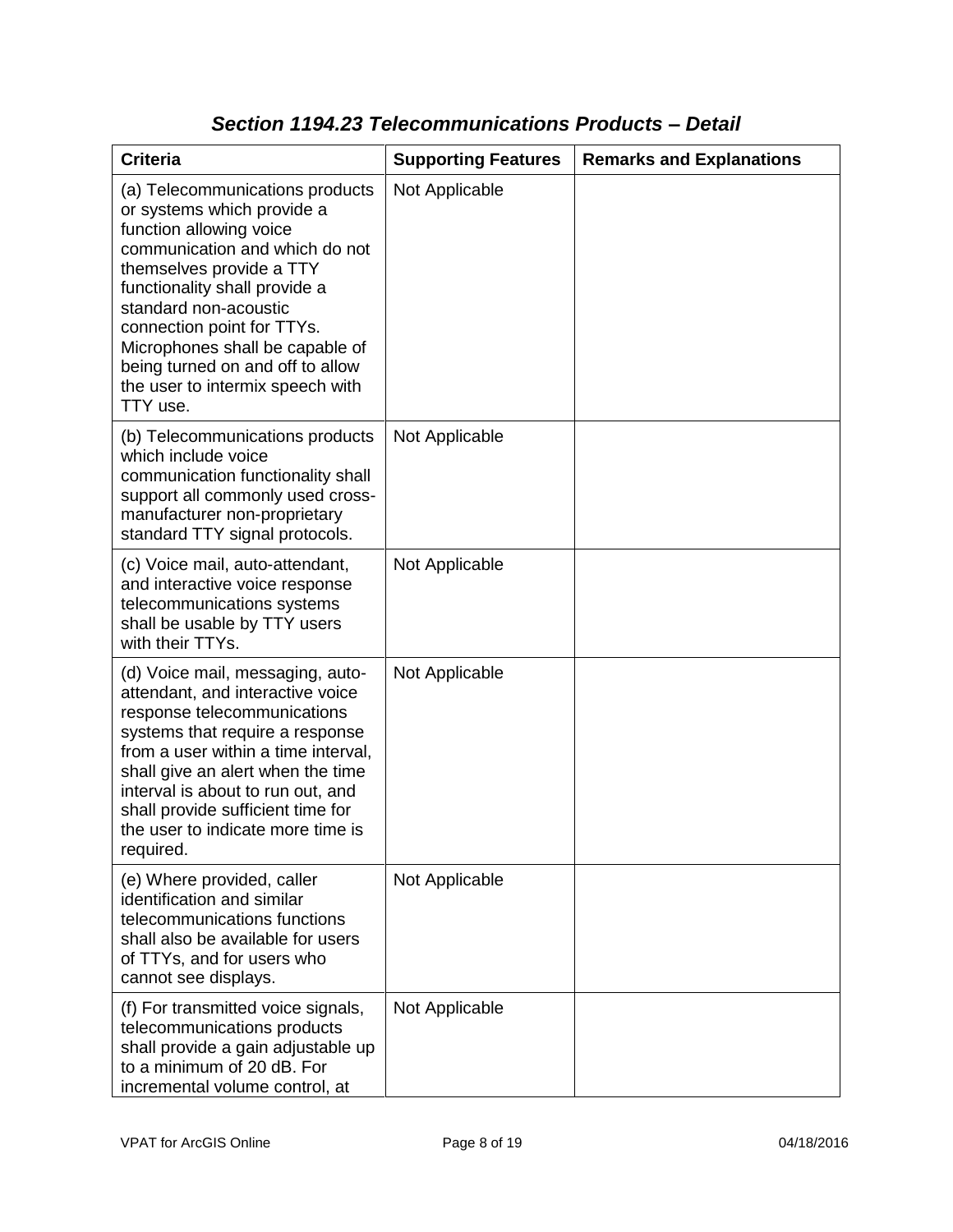| least one intermediate step of 12<br>dB of gain shall be provided.                                                                                                                                                                                                                                                                                                                                                                                                                                                   |                |  |
|----------------------------------------------------------------------------------------------------------------------------------------------------------------------------------------------------------------------------------------------------------------------------------------------------------------------------------------------------------------------------------------------------------------------------------------------------------------------------------------------------------------------|----------------|--|
| (g) If the telecommunications<br>product allows a user to adjust<br>the receive volume, a function<br>shall be provided to automatically<br>reset the volume to the default<br>level after every use.                                                                                                                                                                                                                                                                                                                | Not Applicable |  |
| (h) Where a telecommunications<br>product delivers output by an<br>audio transducer which is<br>normally held up to the ear, a<br>means for effective magnetic<br>wireless coupling to hearing<br>technologies shall be provided.                                                                                                                                                                                                                                                                                    | Not Applicable |  |
| (i) Interference to hearing<br>technologies (including hearing<br>aids, cochlear implants, and<br>assistive listening devices) shall<br>be reduced to the lowest possible<br>level that allows a user of hearing<br>technologies to utilize the<br>telecommunications product.                                                                                                                                                                                                                                       | Not Applicable |  |
| (i) Products that transmit or<br>conduct information or<br>communication, shall pass<br>through cross-manufacturer, non-<br>proprietary, industry-standard<br>codes, translation protocols,<br>formats or other information<br>necessary to provide the<br>information or communication in<br>a usable format. Technologies<br>which use encoding, signal<br>compression, format<br>transformation, or similar<br>techniques shall not remove<br>information needed for access or<br>shall restore it upon delivery. | Not Applicable |  |
| (k)(1) Products which have<br>mechanically operated controls<br>or keys shall comply with the<br>following: Controls and Keys<br>shall be tactilely discernible<br>without activating the controls or<br>keys.                                                                                                                                                                                                                                                                                                       | Not Applicable |  |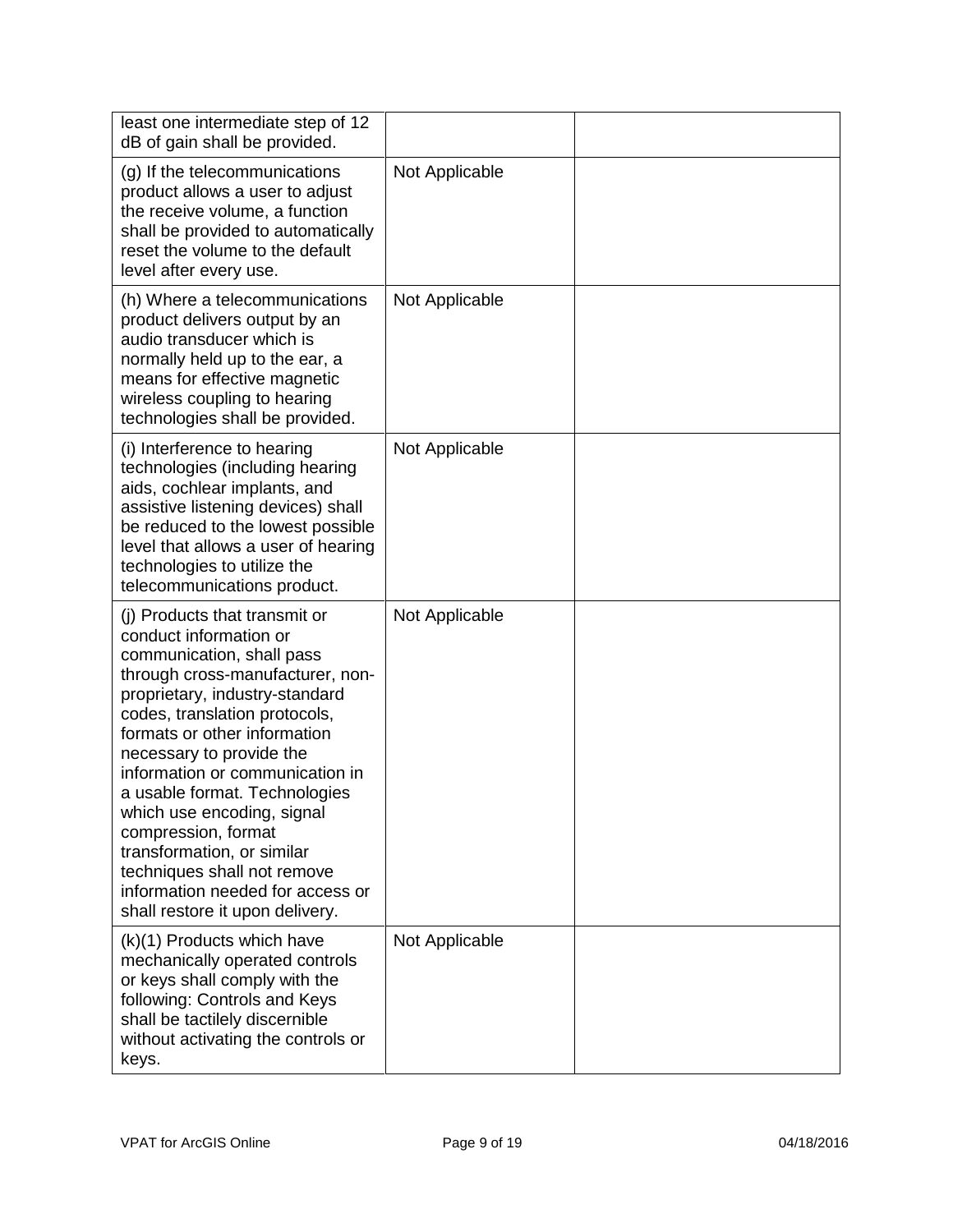| (k)(2) Products which have<br>mechanically operated controls<br>or keys shall comply with the<br>following: Controls and Keys<br>shall be operable with one hand<br>and shall not require tight<br>grasping, pinching, twisting of the<br>wrist. The force required to<br>activate controls and keys shall<br>be 5 lbs. (22.2N) maximum. |                |  |
|------------------------------------------------------------------------------------------------------------------------------------------------------------------------------------------------------------------------------------------------------------------------------------------------------------------------------------------|----------------|--|
| (k)(3) Products which have<br>mechanically operated controls<br>or keys shall comply with the<br>following: If key repeat is<br>supported, the delay before<br>repeat shall be adjustable to at<br>least 2 seconds. Key repeat rate<br>shall be adjustable to 2 seconds<br>per character.                                                | Not Applicable |  |
| $(k)(4)$ Products which have<br>mechanically operated controls<br>or keys shall comply with the<br>following: The status of all locking<br>or toggle controls or keys shall be<br>visually discernible, and<br>discernible either through touch<br>or sound.                                                                             | Not Applicable |  |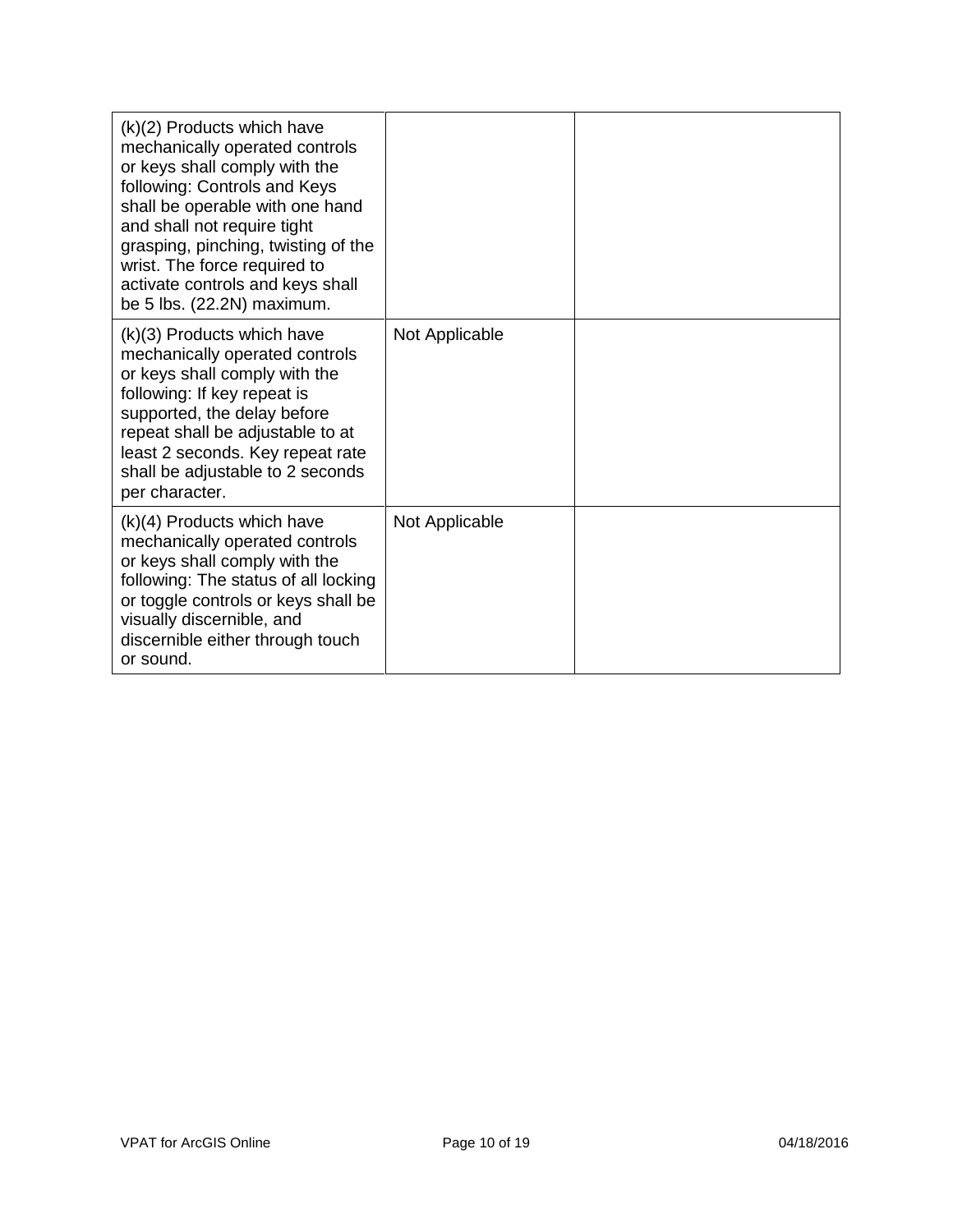| <b>Criteria</b>                                                                                                                                                                                                                                                                                                                                                                                                                                                                                                                                                                                                                                                                                                                                                                                                                                                                                                                                                           | <b>Supporting Features</b> | <b>Remarks and Explanations</b> |
|---------------------------------------------------------------------------------------------------------------------------------------------------------------------------------------------------------------------------------------------------------------------------------------------------------------------------------------------------------------------------------------------------------------------------------------------------------------------------------------------------------------------------------------------------------------------------------------------------------------------------------------------------------------------------------------------------------------------------------------------------------------------------------------------------------------------------------------------------------------------------------------------------------------------------------------------------------------------------|----------------------------|---------------------------------|
| a) All analog television displays<br>13 inches and larger, and<br>computer equipment that<br>includes analog television<br>receiver or display circuitry, shall<br>be equipped with caption<br>decoder circuitry which<br>appropriately receives, decodes,<br>and displays closed captions<br>from broadcast, cable, videotape,<br>and DVD signals. As soon as<br>practicable, but not later than<br>July 1, 2002, widescreen digital<br>television (DTV) displays<br>measuring at least 7.8 inches<br>vertically, DTV sets with<br>conventional displays measuring<br>at least 13 inches vertically, and<br>stand-alone DTV tuners, whether<br>or not they are marketed with<br>display screens, and computer<br>equipment that includes DTV<br>receiver or display circuitry, shall<br>be equipped with caption<br>decoder circuitry which<br>appropriately receives, decodes,<br>and displays closed captions<br>from broadcast, cable, videotape,<br>and DVD signals. | Not Applicable             |                                 |
| (b) Television tuners, including<br>tuner cards for use in computers,<br>shall be equipped with secondary<br>audio program playback circuitry.                                                                                                                                                                                                                                                                                                                                                                                                                                                                                                                                                                                                                                                                                                                                                                                                                            | Not Applicable             |                                 |
| (c) All training and informational<br>video and multimedia productions<br>which support the agency's<br>mission, regardless of format,<br>that contain speech or other<br>audio information necessary for<br>the comprehension of the<br>content, shall be open or closed<br>captioned.                                                                                                                                                                                                                                                                                                                                                                                                                                                                                                                                                                                                                                                                                   | Not Applicable             |                                 |
| (d) All training and informational<br>video and multimedia productions<br>which support the agency's<br>mission, regardless of format,                                                                                                                                                                                                                                                                                                                                                                                                                                                                                                                                                                                                                                                                                                                                                                                                                                    | Not Applicable             |                                 |

#### *Section 1194.24 Video and Multi-media Products – Detail*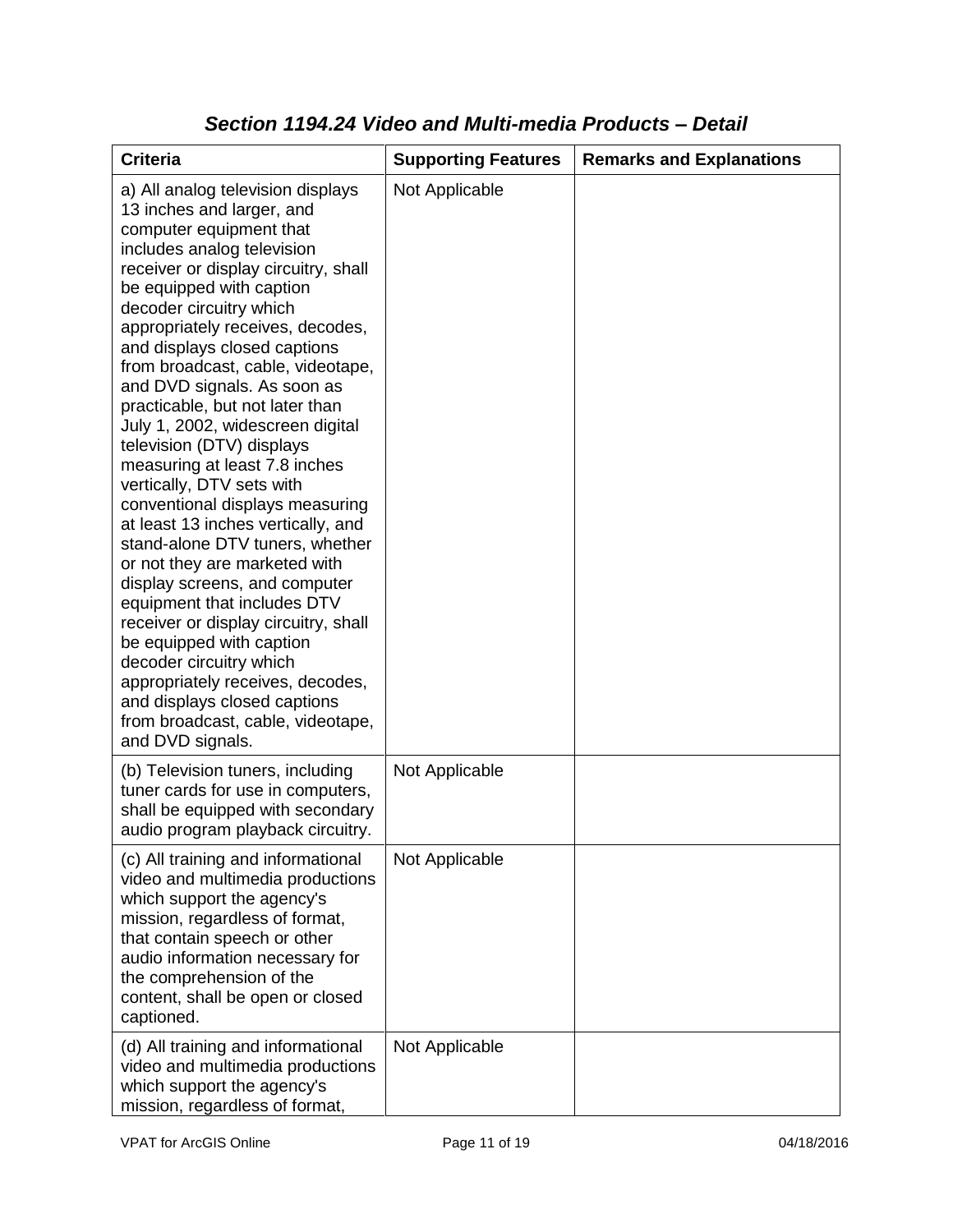| that contain visual information<br>necessary for the comprehension<br>of the content, shall be audio<br>described.                    |                |  |
|---------------------------------------------------------------------------------------------------------------------------------------|----------------|--|
| (e) Display or presentation of<br>alternate text presentation or<br>audio descriptions shall be user-<br>selectable unless permanent. | Not Applicable |  |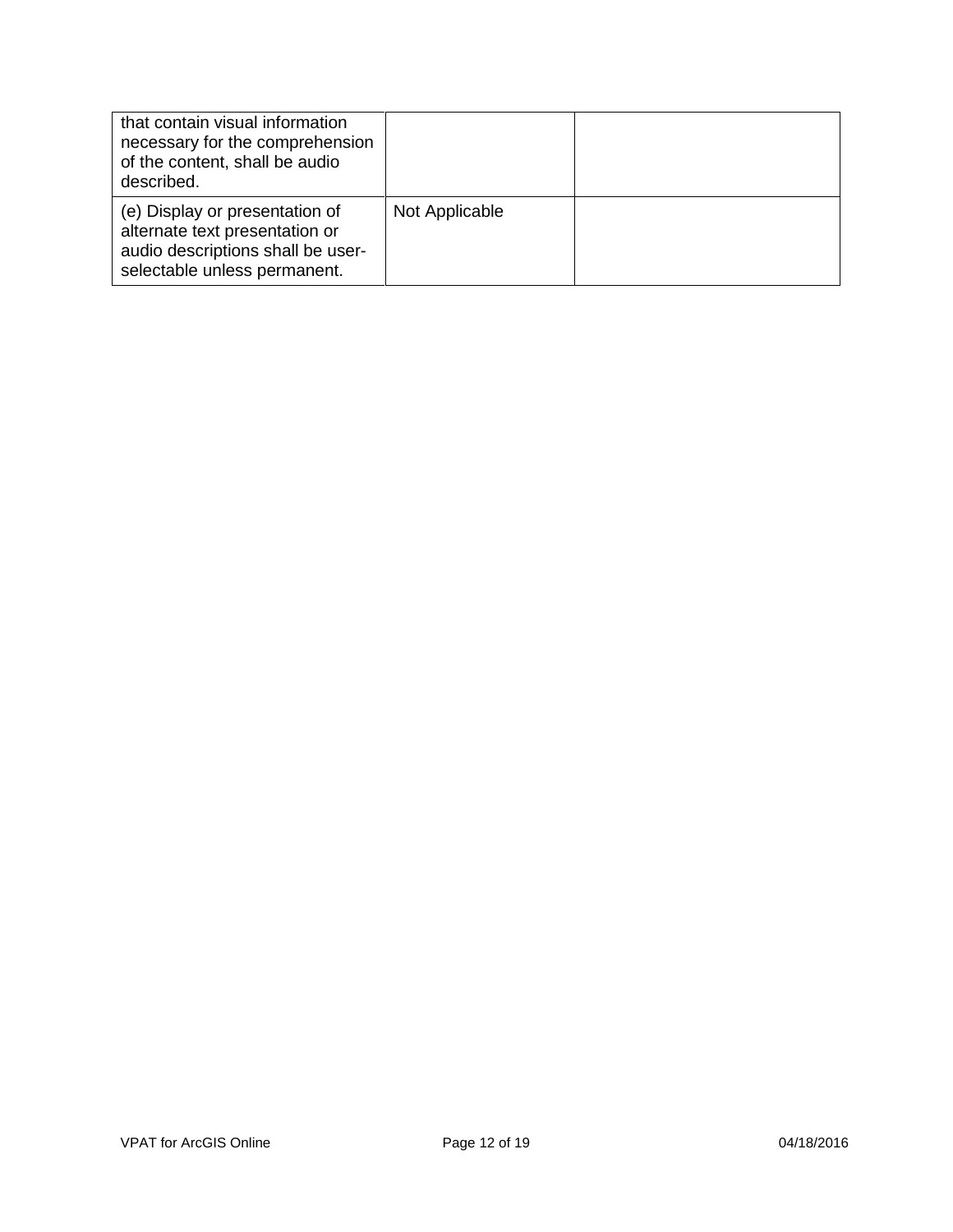# *Section 1194.25 Self-Contained, Closed Products – Detail*

| <b>Criteria</b>                                                                                                                                                                                                                                                                                                                                                                   | <b>Supporting Features</b> | <b>Remarks and Explanations</b> |
|-----------------------------------------------------------------------------------------------------------------------------------------------------------------------------------------------------------------------------------------------------------------------------------------------------------------------------------------------------------------------------------|----------------------------|---------------------------------|
| (a) Self contained products shall<br>be usable by people with<br>disabilities without requiring an<br>end-user to attach Assistive<br>Technology to the product.<br>Personal headsets for private<br>listening are not Assistive<br>Technology.                                                                                                                                   | Not Applicable             |                                 |
| (b) When a timed response is<br>required, the user shall be alerted<br>and given sufficient time to<br>indicate more time is required.                                                                                                                                                                                                                                            | Not Applicable             |                                 |
| (c) Where a product utilizes<br>touchscreens or contact-sensitive<br>controls, an input method shall<br>be provided that complies with<br>§1194.23 (k) (1) through (4).                                                                                                                                                                                                           | Not Applicable             |                                 |
| (d) When biometric forms of user<br>identification or control are used,<br>an alternative form of<br>identification or activation, which<br>does not require the user to<br>possess particular biological<br>characteristics, shall also be<br>provided.                                                                                                                          | Not Applicable             |                                 |
| (e) When products provide<br>auditory output, the audio signal<br>shall be provided at a standard<br>signal level through an industry<br>standard connector that will allow<br>for private listening. The product<br>must provide the ability to<br>interrupt, pause, and restart the<br>audio at any time.                                                                       | Not Applicable             |                                 |
| (f) When products deliver voice<br>output in a public area,<br>incremental volume control shall<br>be provided with output<br>amplification up to a level of at<br>least 65 dB. Where the ambient<br>noise level of the environment is<br>above 45 dB, a volume gain of at<br>least 20 dB above the ambient<br>level shall be user selectable. A<br>function shall be provided to | Not Applicable             |                                 |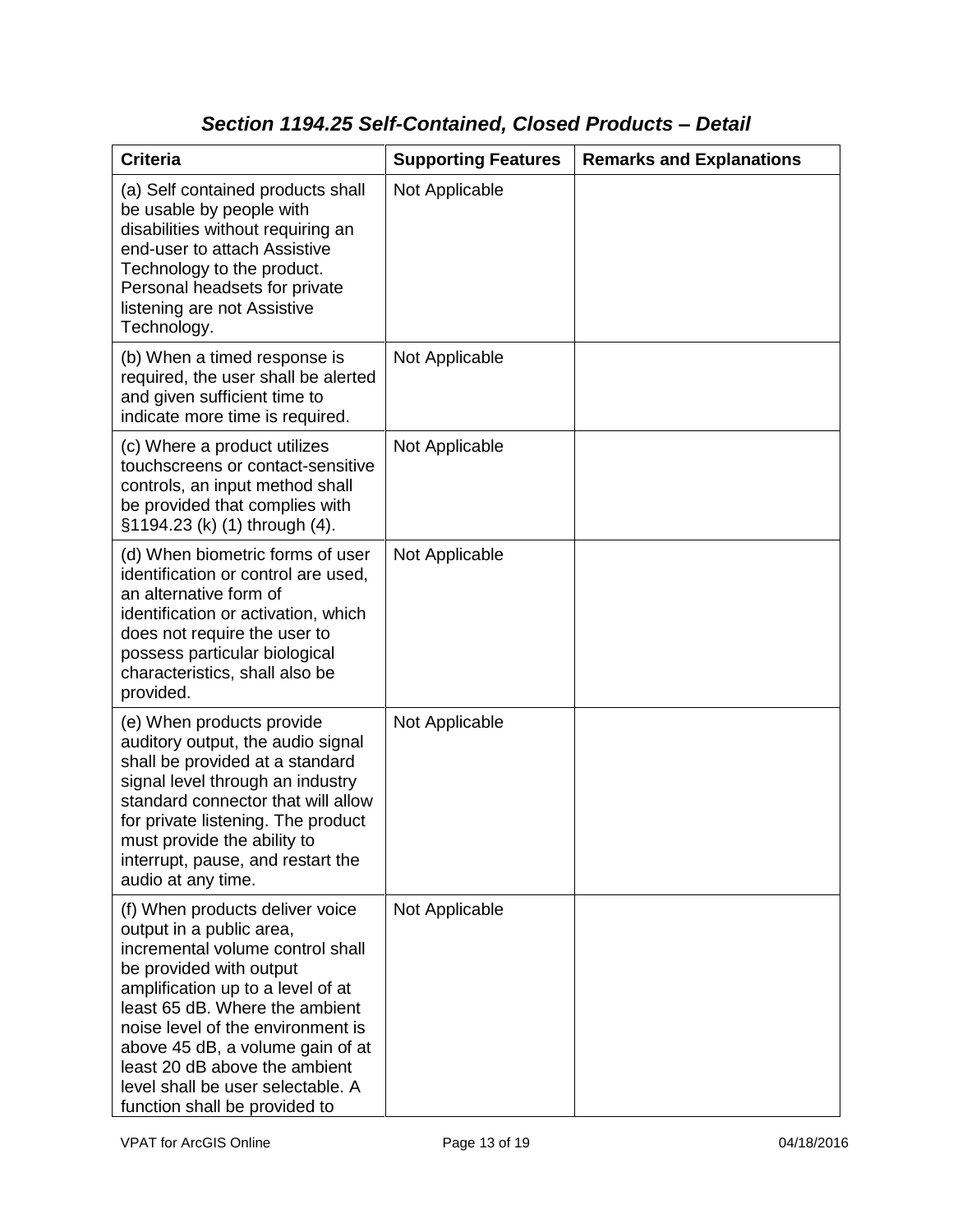| automatically reset the volume to<br>the default level after every use.                                                                                                                                                                                                                                                                                                                                                                                                                                                                                                           |                |  |
|-----------------------------------------------------------------------------------------------------------------------------------------------------------------------------------------------------------------------------------------------------------------------------------------------------------------------------------------------------------------------------------------------------------------------------------------------------------------------------------------------------------------------------------------------------------------------------------|----------------|--|
| (g) Color coding shall not be<br>used as the only means of<br>conveying information, indicating<br>an action, prompting a response,<br>or distinguishing a visual<br>element.                                                                                                                                                                                                                                                                                                                                                                                                     | Not Applicable |  |
| (h) When a product permits a<br>user to adjust color and contrast<br>settings, a range of color<br>selections capable of producing a<br>variety of contrast levels shall be<br>provided.                                                                                                                                                                                                                                                                                                                                                                                          | Not Applicable |  |
| (i) Products shall be designed to<br>avoid causing the screen to<br>flicker with a frequency greater<br>than 2 Hz and lower than 55 Hz.                                                                                                                                                                                                                                                                                                                                                                                                                                           | Not Applicable |  |
| (j) (1) Products which are<br>freestanding, non-portable, and<br>intended to be used in one<br>location and which have operable<br>controls shall comply with the<br>following: The position of any<br>operable control shall be<br>determined with respect to a<br>vertical plane, which is 48 inches<br>in length, centered on the<br>operable control, and at the<br>maximum protrusion of the<br>product within the 48 inch length<br>on products which are<br>freestanding, non-portable, and<br>intended to be used in one<br>location and which have operable<br>controls. | Not Applicable |  |
| $(j)(2)$ Products which are<br>freestanding, non-portable, and<br>intended to be used in one<br>location and which have operable<br>controls shall comply with the<br>following: Where any operable<br>control is 10 inches or less<br>behind the reference plane, the<br>height shall be 54 inches<br>maximum and 15 inches<br>minimum above the floor.                                                                                                                                                                                                                          | Not Applicable |  |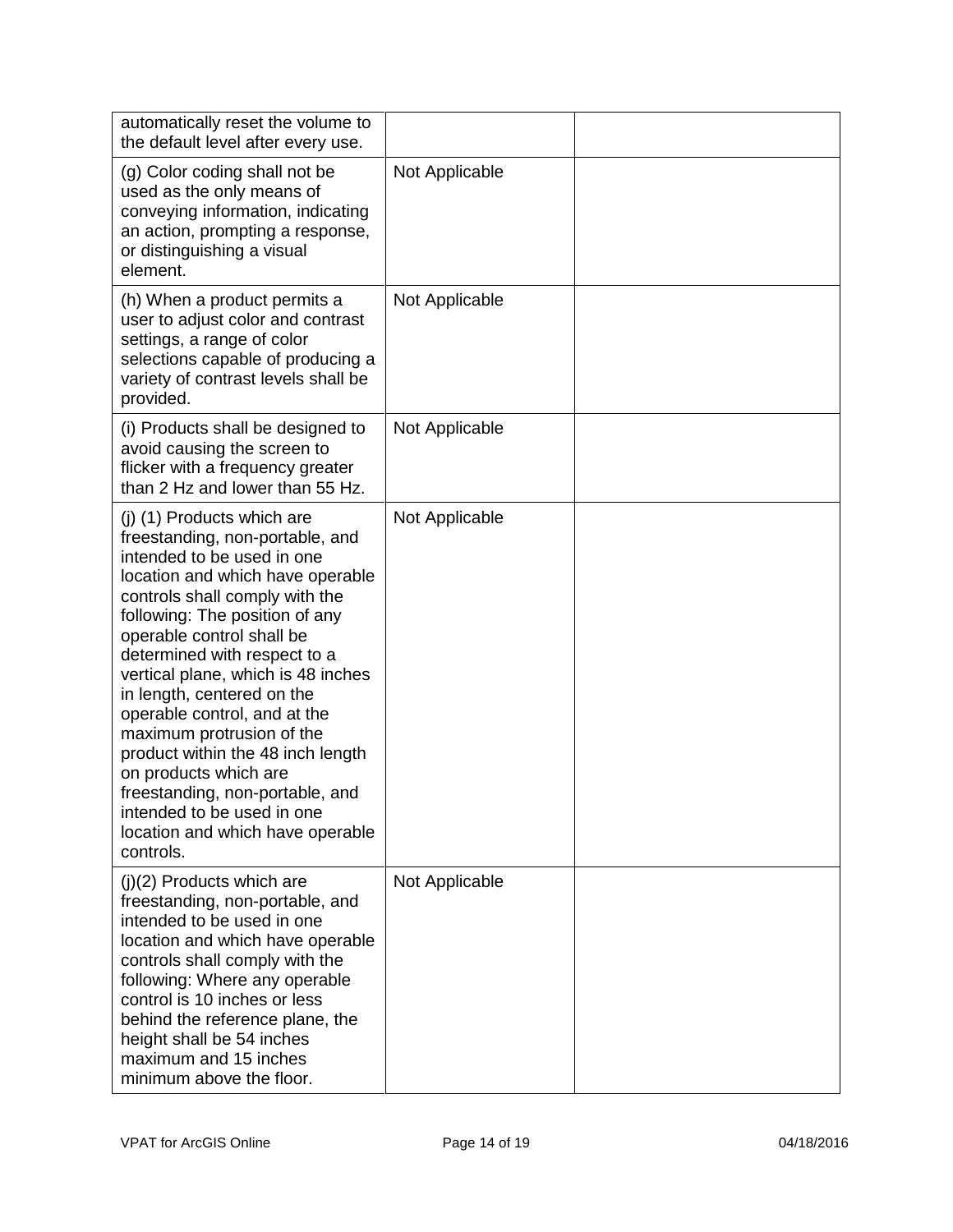| $(i)(3)$ Products which are<br>freestanding, non-portable, and<br>intended to be used in one<br>location and which have operable<br>controls shall comply with the<br>following: Where any operable<br>control is more than 10 inches<br>and not more than 24 inches<br>behind the reference plane, the<br>height shall be 46 inches<br>maximum and 15 inches<br>minimum above the floor. | Not Applicable |  |
|-------------------------------------------------------------------------------------------------------------------------------------------------------------------------------------------------------------------------------------------------------------------------------------------------------------------------------------------------------------------------------------------|----------------|--|
| $(i)(4)$ Products which are<br>freestanding, non-portable, and<br>intended to be used in one<br>location and which have operable<br>controls shall comply with the<br>following: Operable controls shall<br>not be more than 24 inches<br>behind the reference plane.                                                                                                                     | Not Applicable |  |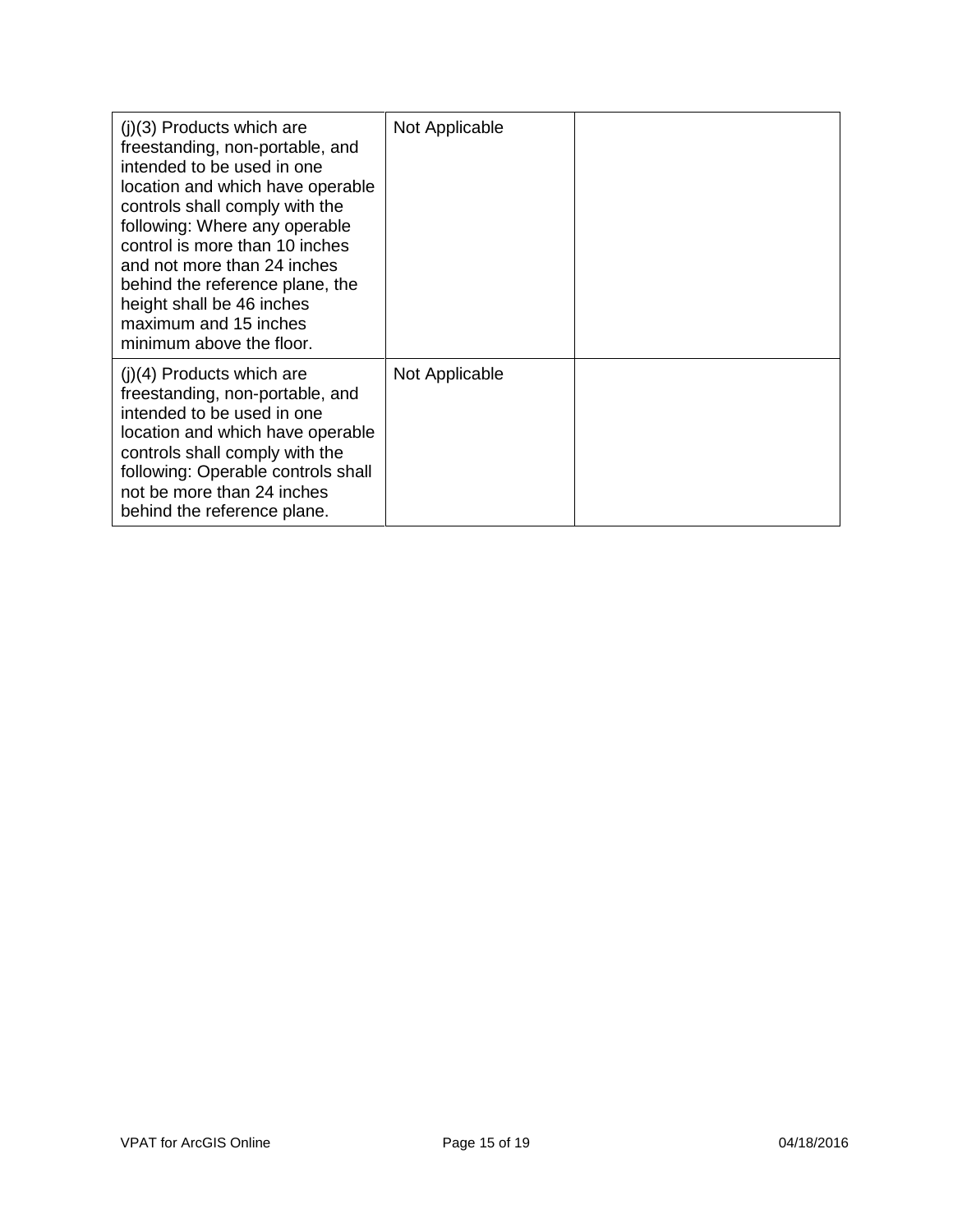| <b>Criteria</b>                                                                                                                                                                                                                                          | <b>Supporting Features</b> | <b>Remarks and Explanations</b> |
|----------------------------------------------------------------------------------------------------------------------------------------------------------------------------------------------------------------------------------------------------------|----------------------------|---------------------------------|
| (a) All mechanically operated<br>controls and keys shall comply<br>with §1194.23 (k) (1) through (4).                                                                                                                                                    | Not Applicable             |                                 |
| (b) If a product utilizes<br>touchscreens or touch-operated<br>controls, an input method shall<br>be provided that complies with<br>§1194.23 (k) (1) through (4).                                                                                        | Not Applicable             |                                 |
| (c) When biometric forms of user<br>identification or control are used,<br>an alternative form of<br>identification or activation, which<br>does not require the user to<br>possess particular biological<br>characteristics, shall also be<br>provided. | Not Applicable             |                                 |
| (d) Where provided, at least one<br>of each type of expansion slots,<br>ports and connectors shall<br>comply with publicly available<br>industry standards.                                                                                              | Not Applicable             |                                 |

## *Section 1194.26 Desktop and Portable Computers – Detail*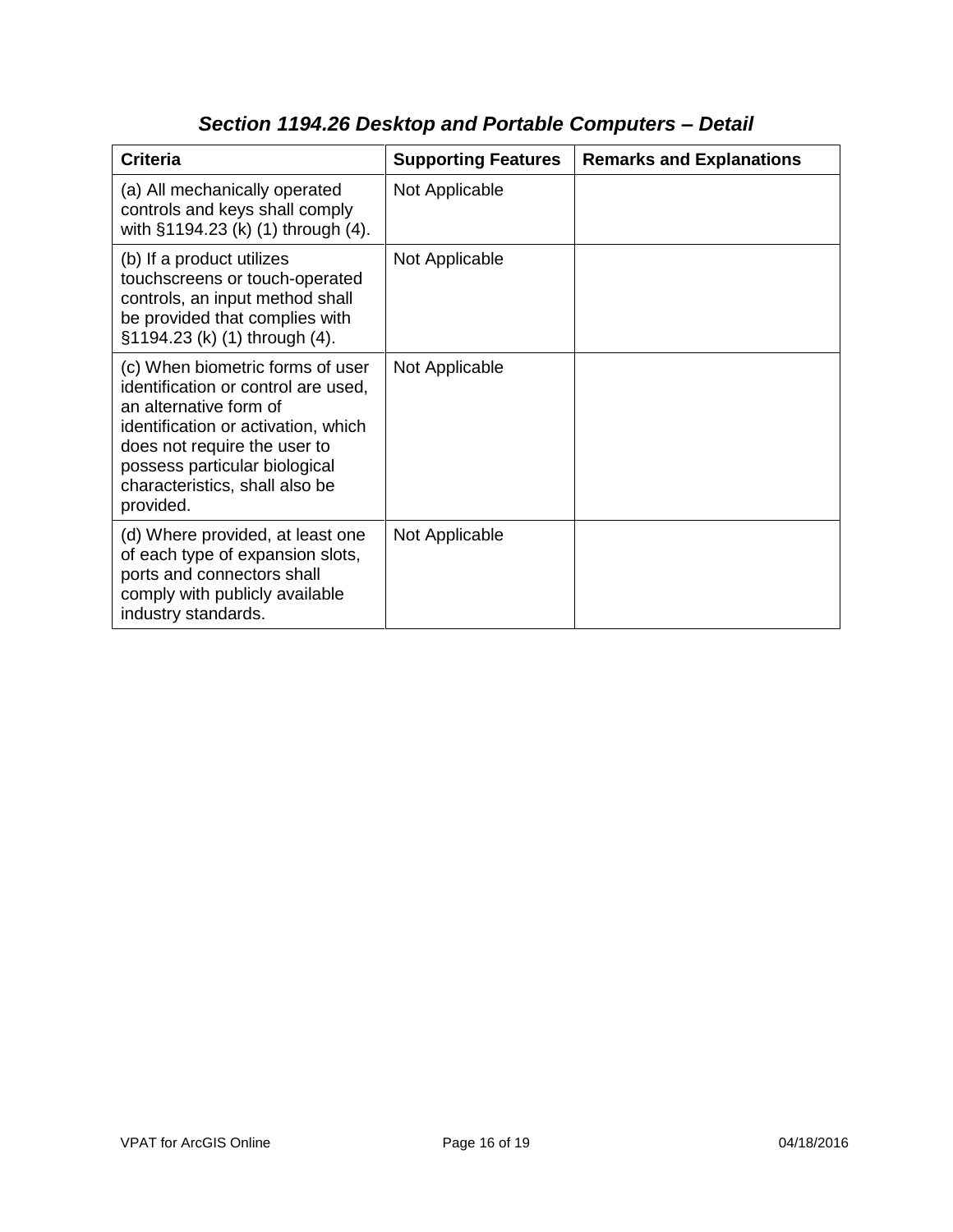| <b>Criteria</b>                                                                                                                                                                                                                                                                                                                        | <b>Supporting Features</b>                                           | <b>Remarks and Explanations</b>                                                                                                                                                                                                                                                                                                                                                                                                                                                                                                                                                                                                                                                       |
|----------------------------------------------------------------------------------------------------------------------------------------------------------------------------------------------------------------------------------------------------------------------------------------------------------------------------------------|----------------------------------------------------------------------|---------------------------------------------------------------------------------------------------------------------------------------------------------------------------------------------------------------------------------------------------------------------------------------------------------------------------------------------------------------------------------------------------------------------------------------------------------------------------------------------------------------------------------------------------------------------------------------------------------------------------------------------------------------------------------------|
| (a) At least one mode of<br>operation and information<br>retrieval that does not require<br>user vision shall be provided, or<br>support for Assistive Technology<br>used by people who are blind or<br>visually impaired shall be<br>provided.                                                                                        | Supports when<br>combined with<br>compatible Assistive<br>Technology | ArcGIS Online can be used by<br>developers to build websites<br>with geospatial content. The<br>web developer may format<br>information so as to take<br>advantage of Assistive<br>Technology for the blind or<br>visually impaired through use of<br>the software. For example, the<br>developer may use ArcGIS<br>Online to include a map window<br>in the website and displays<br>vector and raster elements of<br>geographic information.<br>Note: ArcGIS Online is<br>geographic information system<br>(GIS) technology that captures,<br>manages, and analyzes data<br>through digital maps. Some<br>aspects of a map or of GIS<br>software are inherently<br>visual/graphical. |
| (b) At least one mode of<br>operation and information<br>retrieval that does not require<br>visual acuity greater than 20/70<br>shall be provided in audio and<br>enlarged print output working<br>together or independently, or<br>support for Assistive Technology<br>used by people who are visually<br>impaired shall be provided. | Supports when<br>combined with<br>compatible Assistive<br>Technology | <b>ArcGIS Online supports</b><br>Assistive Technology for the<br>client. For example, a website's<br>map window may have zoom<br>features, scale changes, or a<br>magnifier window to make the<br>output more usable by the<br>visually impaired. The Web<br>developer may format the spatial<br>content to support compatible<br>Assistive Technology for the<br>visually impaired through<br>ArcGIS Online SDKs.                                                                                                                                                                                                                                                                    |
| (c) At least one mode of<br>operation and information<br>retrieval that does not require<br>user hearing shall be provided, or<br>support for Assistive Technology<br>used by people who are deaf or<br>hard of hearing shall be provided.                                                                                             | <b>Supports</b>                                                      | There is no reliance on hearing<br>to operate.                                                                                                                                                                                                                                                                                                                                                                                                                                                                                                                                                                                                                                        |
| (d) Where audio information is<br>important for the use of a                                                                                                                                                                                                                                                                           | Not Applicable                                                       | There is no reliance on hearing<br>to operate.                                                                                                                                                                                                                                                                                                                                                                                                                                                                                                                                                                                                                                        |

*Section 1194.31 Functional Performance Criteria – Detail*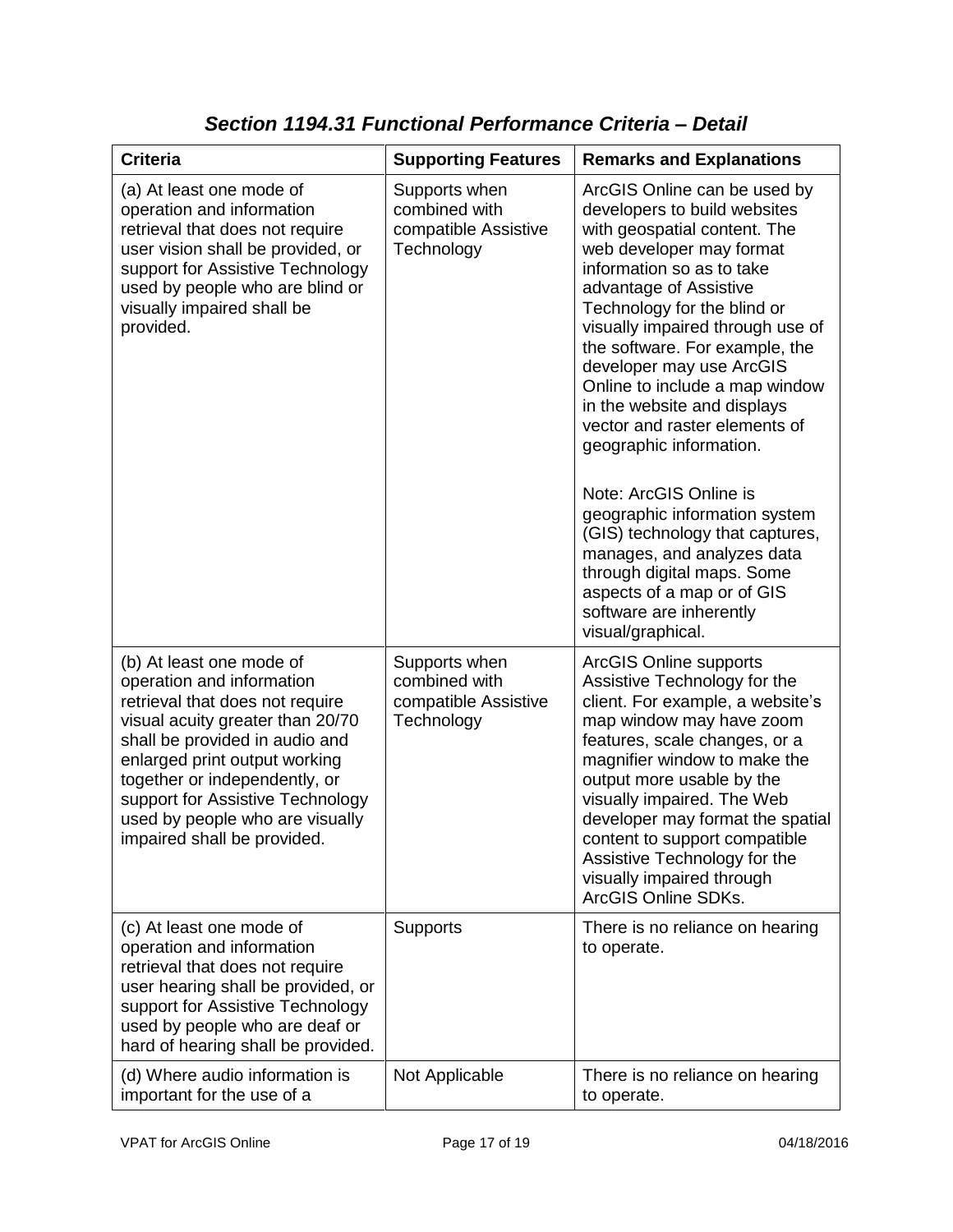| product, at least one mode of<br>operation and information<br>retrieval shall be provided in an<br>enhanced auditory fashion, or<br>support for assistive hearing<br>devices shall be provided.                             |                 |                                                                                                                                                                                                                             |
|-----------------------------------------------------------------------------------------------------------------------------------------------------------------------------------------------------------------------------|-----------------|-----------------------------------------------------------------------------------------------------------------------------------------------------------------------------------------------------------------------------|
| (e) At least one mode of<br>operation and information<br>retrieval that does not require<br>user speech shall be provided, or<br>support for Assistive Technology<br>used by people with disabilities<br>shall be provided. | <b>Supports</b> | There is no reliance on speech<br>to operate.                                                                                                                                                                               |
| (f) At least one mode of operation<br>and information retrieval that<br>does not require fine motor<br>control or simultaneous actions<br>and that is operable with limited<br>reach and strength shall be<br>provided.     | <b>Supports</b> | Operation and information<br>retrieval is dependent on<br>operating system settings and<br>configurations. The software<br>supports operating systems and<br>configurations designed to assist<br>users with accessibility. |